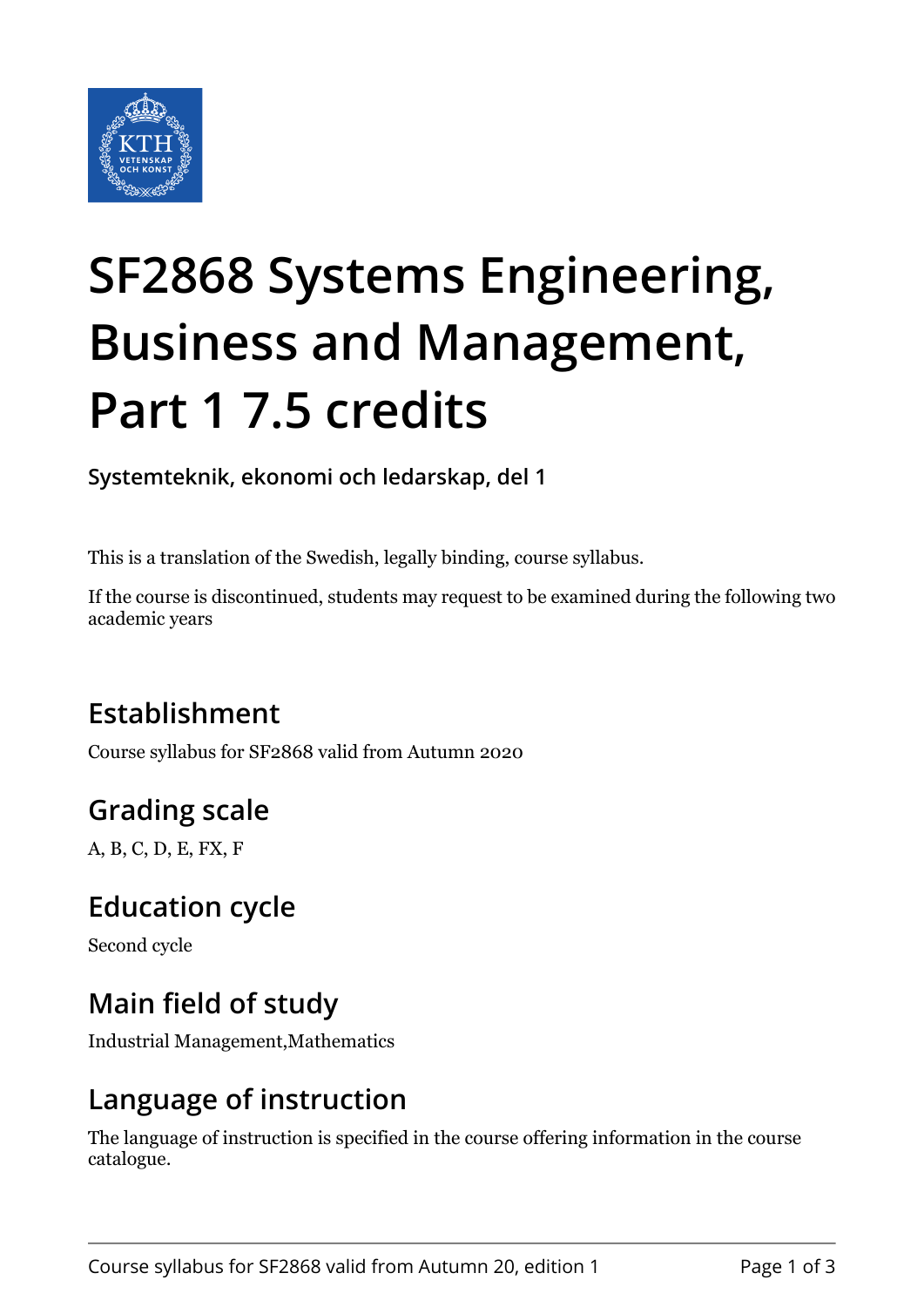## **Intended learning outcomes**

To pass the course, the student shall be ableto:

- Apply basic theory, concepts and methods within the parts of systems engineering that is described in the course contents to solve problems.
- Organize and collaborate in groups on projects provided by the industry or research centers, and present and explain results orally and in writing.
- Formulate mathematical models for a system, or a process, focus the scope of the model to the research questions posed in the projects, and to validate, analyze and optimize these.
- Discuss and motivate choices made on priority of aspects such as cost efficiency and sustainability.
- Read and understand mathematical writings on, for example, linear algebra, analysis and systems engineering, and their applications, communicate mathematical reasoning and computations within this area orally and in writing in such a way that it is easy to follow.

To receive the higher grades, the student shall in addition be able to:

- Explain, combine and analyze theory, concepts and methods within the parts of systems engineering that is described in the course contents and by the selected projects.
- Make well motivated model assumptions, select suitable case studies, validate and evaluate reliability, sensitivity, implementability and consequences of results in the projects.

#### **Course contents**

The course contents will mainly be based on the following areas:

- Queueing models based on Markov processes, including models for queueing networks.
- Models for inventory optimization, deterministic as well as stochastic.
- Scheduling methods for production systems and transport systems, and route planning.

Variations may occur depending on the projects selected for the current course offering.

#### **Specific prerequisites**

- Completed course in Optimization(SF1811, SF1861 or equivalent)
- Completed course in Systems Engineering (SF2863 or equivalent)

#### **Examination**

- PRO1 Project Assignments, 4.0 credits, grading scale: A, B, C, D, E, FX, F
- TEN1 Written Examination, 3.5 credits, grading scale: A, B, C, D, E, FX, F

Based on recommendation from KTH's coordinator for disabilities, the examiner will decide how to adapt an examination for students with documented disability.